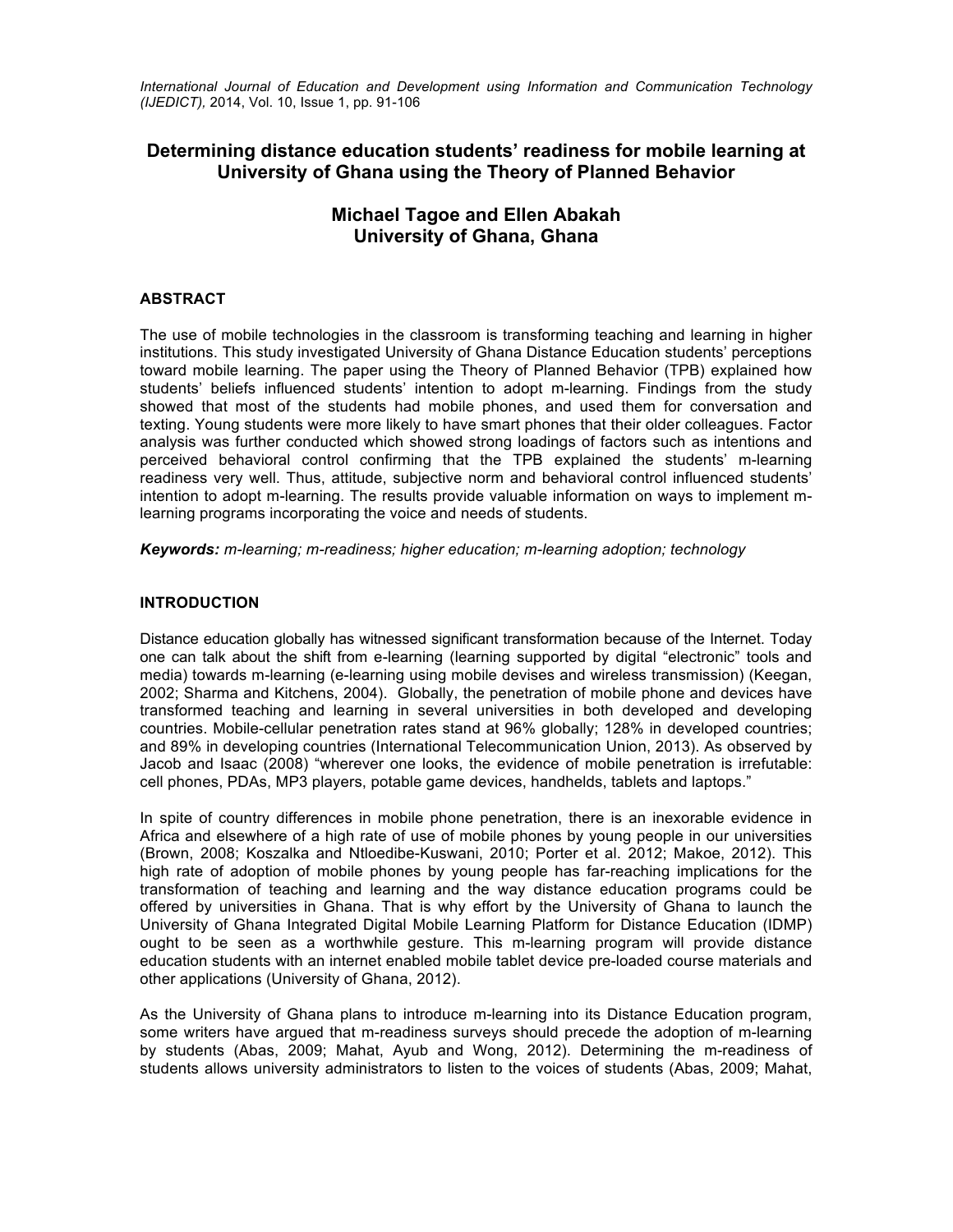Ayub and Wong, 2012) and to incorporate voices of students in the planning and implementation of m-learning to ensure the acceptance and use of the mobile technology by the students. Although some studies have been done on m-learning in Ghana, most of the studies lack strong theories to explain students' m-readiness (Annan, Ofori-Dwumfuo and Falch, 2012; Asabere, 2012; Asabere, Enguah and Mends-Brew, 2012). Furthermore these studies do not focus on mreadiness of students in Distance Education programs. What this study attempts to do is to use the Theory of Planned Behavior (TPB) to examine factors that university Distance Education students consider as important in the adoption of m-learning and also explain the relationship among these factors. The relevance of TBP is based on the fact that students' readiness to use m-learning would be based on intention which would influence their behavior. But TBP does not only establish the intention-behavior relationship, it also explains how other factors such as attitudes, subjective norm and perceived behavior control are mediated by intention. Ajzen (2011, cited in Kautonen, Gelderen & Fink, 2013, p. 2) defines intention as "a person's readiness to perform a given behavior." The TBP postulates that intention devoid of unforeseen circumstances that limit individual control, helps predict future behavior (Carmack and lewis-Moss, 2009).

## **DISTANCE EDUCATION AND MOBILE TECHNOLOGIES**

Distance education has always grown on the wings of technology. Several scholars have traced the evolution of the impact of technologies on distance education since its inception (Garrison, 1985; Taylor, 1995; Taylor & Swannell, 2001; Schultze, 2011). The first generation described as the era of correspondence courses was driven by the print technology. The second era was characterized by limited media courses (postal mailing, strengthened with audiotape and television broadcast). The third phase was driven by the personal computer and based on multimedia applications such as print, audio and video-conferencing which offer synchronous communication (Garrison, 1985; Taylor, 1995; Taylor & Swannell, 2001; Anderson and Dron, 2011; Schultze, 2011). The fourth phase traced to the influence of the Internet is based on the use of world-wide web (www) to provide both synchronous and asynchronous delivery (elearning) and recently m-learning (Taylor, 1995; Taylor and Swannell, 2001; Anderson and Dron, 2011). The growth of m-learning in teaching and learning credence to the statement by Keegan (2002, p. 8) that 'Mobile learning is a harbinger of the future of learning' and that the "future is wireless" Keegan (2005 cited in Zawacki-Richter, Brown and Delport, 2008). Stockwell (2008, p. 254) has noted that "many see mobile learning as the next generation of learning, one that is to be readily embraced by the learners using technologies that most already possess."

#### **MOBILE LEARNING**

The definition of m-learning has come in different shades and forms since its evolution (Kukulska-Hulme, 2009). These definitions have ranged from *technology oriented to e-learning oriented and to location oriented* and *learner-centered* (Winters, 2006; Fotouhi-Ghazvini, et al. 2010; Cheung, 2012) where mobile learning is defined in the context of the use of handheld electronic devices such as a PDA, mobile phone, iPod, PC Tablets, etc., for educational activities in and outside the classroom to critical areas such as context (learning) and social connectedness (Kukulska-Hulme, Sharples, Milrad, Arnedillo-Sanchez, and Vavoula, 2009). One often cited definition of mobile learning in this context is the one offered by O'Mailley, et al (2003, p.6) as: "Any sort of learning that happens when the learner is not at a fixed, predetermined location, or learning that happens when the learner takes advantage of the learning opportunities offered by mobile technologies." This learning could occur in context and culture and also "everywhere at every time without permanent physical connection to cable networks. This can be achieved by the use of mobile and portable devices…" Georgiev, Georgieva and Smrikarov (2004, p. 2).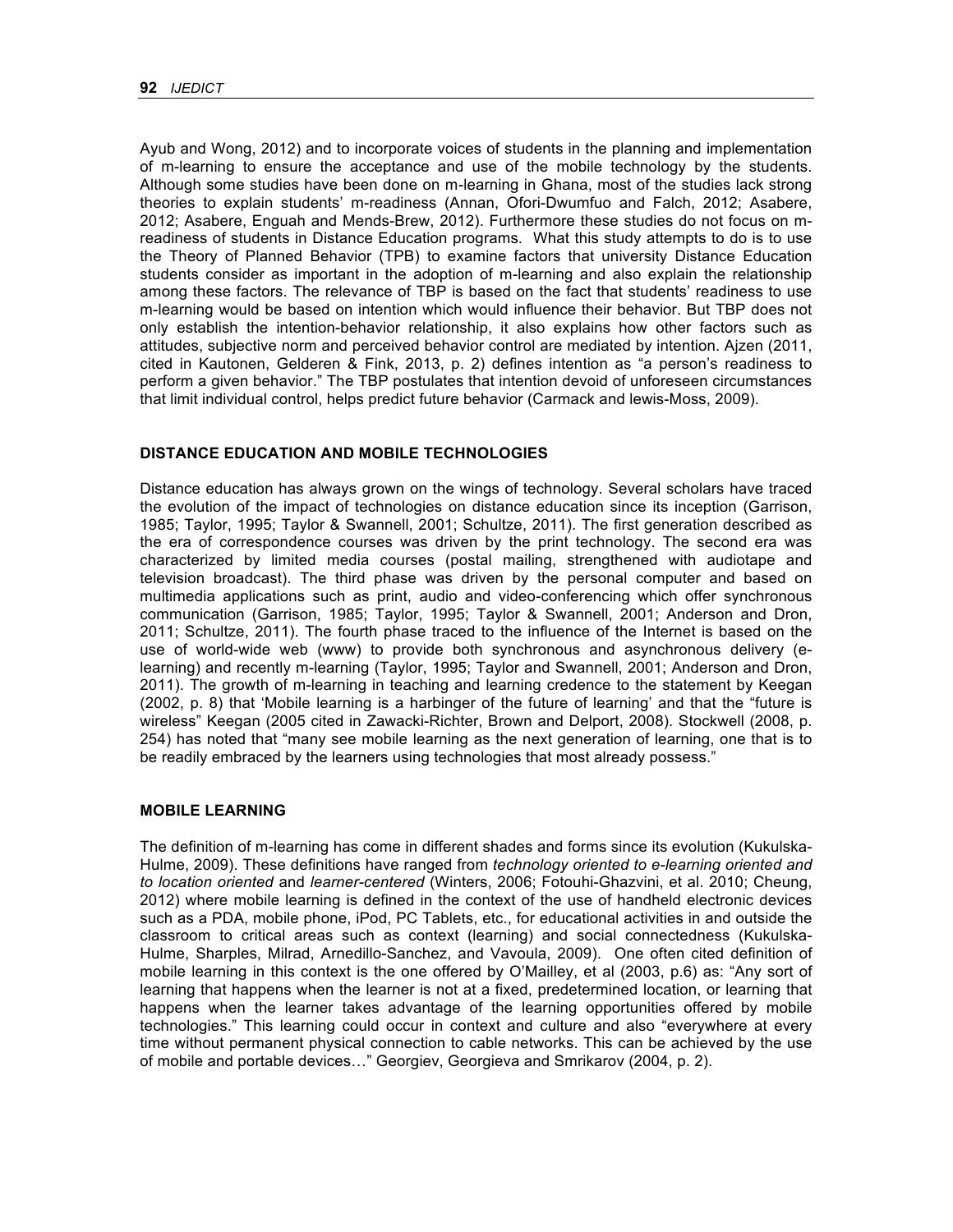Pouezevara (2012) has argued that what separates m-learning from e-learning in the learnercentric perspective is the spontaneity of learning and the way learning becomes context-specific through the interaction between the learner, device, and the environment. A similar view has been expressed by Kukulska-Hulme et al. (2009) that mobile technologies lend themselves to personalized, situated, authentic and informal learning. Naismith et al. (2005) have identified various types of learning that emerge through the use of mobile technologies. These are: behaviorist learning, constructivist learning, collaborative learning, situated learning and informal learning.

Behavioral learning is described by Naismith et al. (2005) as one that is facilitated through reinforcement of an association between a particular stimulus and a response. In the case of mlearning, problems (stimulus) are presented to students who find solutions (response) to the problems. Feedback from the system provides reinforcement. Constructivist learning occurs when students construct new ideas or concepts with mobile devices based on their current and past knowledge (Naismith et al. 2005). Situated learning posits that learning can occur in authentic context (Naismith et al. 2005). A situated learning environment provides students the opportunity to interact appropriately with their environment, using mobile technologies by accessing information about the environment and gathering information from it (Jeng, et al. 2010). Collaborative learning emphasizes activities that promote learning through social interaction. Through conversations and peer support through peer group learning, students are able to share ideas and new knowledge and also create new collaborative learning groups. Informal learning is learning that occurs outside the formal curriculum. Students learn from varied sources outside the formal institutions and these learning sources are incorporated into the classroom situation (Niasmith et al., 2005).

As mobile learning technologies become ubiquitous in the classroom, more attention is being focused on the learning experiences that occur between students, teachers and the devices. As argued by Kukulska-Hulme et al (2009), these learning experiences transcend spatial, temporal and/or conceptual borders and involve interactions with fixed and mobile technologies. Naismith et al. (2005) explicate that as learning moves more and more outside of the classroom and into the learner's setting, both real and virtual, learning will become more situated, personal, collaborative and lifelong.

For distance education, Kukulska-Hulme (2007) has noted three critical reasons why m-learning is very important. These are: (a) improving access, (b) exploring the potential for changes in teaching and learning, and (c) aligning with wider institutional or business aims. For distance education students, they need to be able to perform tasks such as studying the course material, making notes, writing assignments, accessing a forum, sending and receiving e-mail, and communication with tutors (Kukulska-Hulme, 2007). Using mobile technologies in distance education could offer more flexibility to students (Ally, 2005). Indeed, Ally (2005) has explained that introducing m-learning into distance education programs may require organizational change and meticulous planning: converting existing course modules and new ones developed; putting in place a telecommunication infrastructure; training of staff and faculty; and provision of mobile devices to students.

The provision of mobile devices and which of the devices could be described as portable has become a point of discussion. Caudill (2007) points to hardware advances as one of the two key components to the emergence of m-learning, the other being networking. Caudill (2007) further explicate that to be described as a mobile technology, that hardware must be easy to carry around and people can easily accessed the hardware on a regular basis. Some of the devices which fall within this categorization are mobile phones, PDAs, and MP3 players. The second component contributing to the emergence and success of m-learning mentioned by Caudill is wireless networking. While some of the devices could operate in a non-networked, offline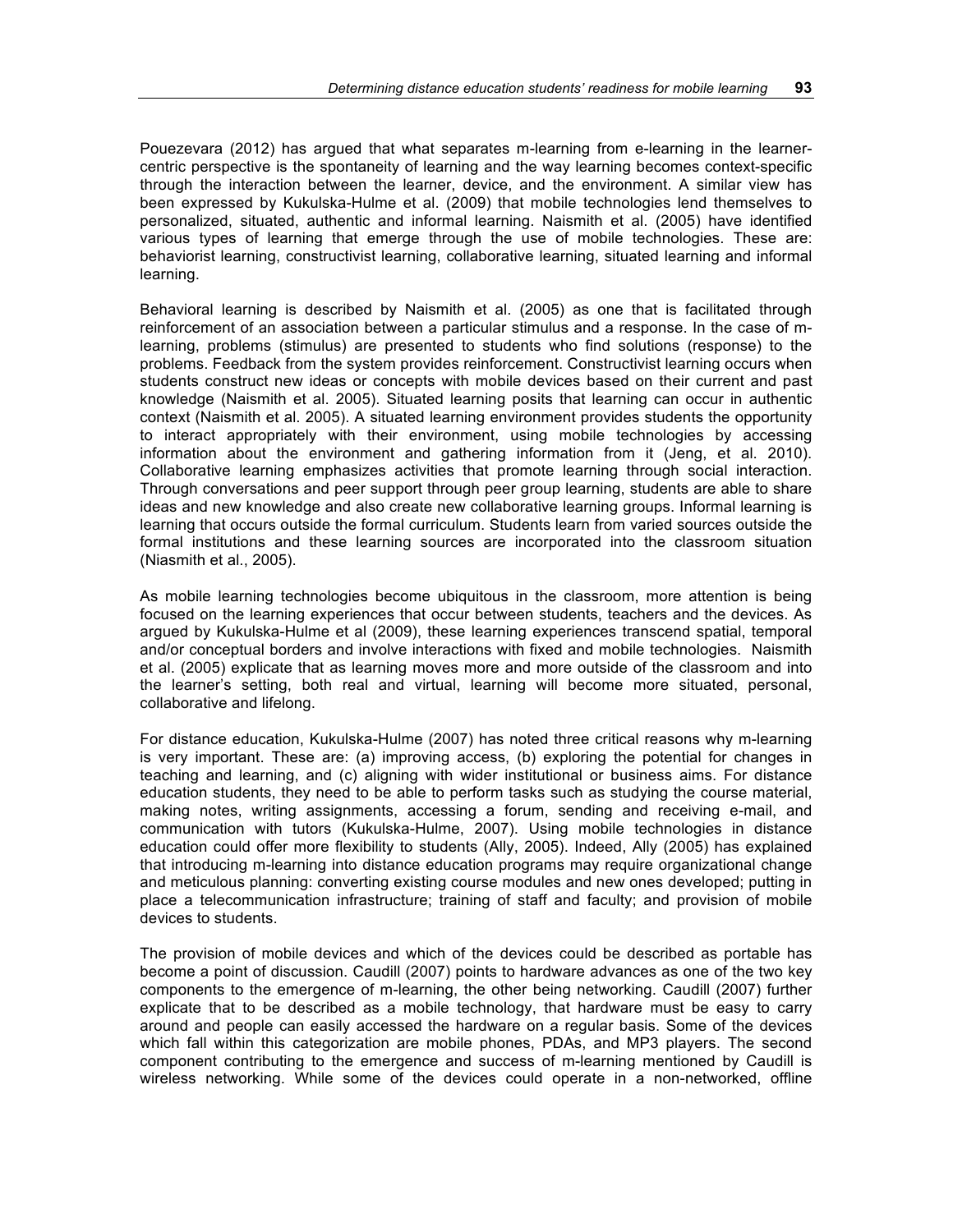environment, several of these devices depend on access to the Internet to trade information and access up-to-date information (Caudill, 2007). Although some writers do not categorize laptop and notebook computers as mobile devices (Traxler, 2007; Caudill, 2007), recently, there has been some consensus on which devices could pass as mobile technologies. These devices include laptop/PC tablets, smartphones, MP3 players, iPods, USB drive, e-book reader, and even wearable devices (Sharples, Taylor, Vavoula, 2007; Trifonova, Georieva and Ronchetti 2006; Corbell and Valdes-Corbell, 2007; Peters, 2007; Zawacki-Richter, Brown and Delport, 2008; Cavus, 2010).

#### **THEORETICAL FRAMEWORK**

Few researchers have studied students' m-learning in higher education (Lu and Viehland, 2008; Liu, Li and Carlsson, 2010; Park, Nam and Cha, 2012; Cheon, Lee, Crooks and Song, 2012). Apart from the paucity of research, very few researchers have used the Theory of Planned Behaviour in explaining students' m-readiness in universities (Cheon, Lee, Crooks and Song, 2012) in Ghana. The theory planned behavior (TPB) is an extension of the theory of reasoned action (TRA) made "necessary by the original model's limitations in dealing with behaviors over which people have incomplete volitional control" (Ajzen, 1991, p. 181).

According to Bamberg, Ajzen and Schmidt (2003), the theory of planned behavior is guided by three considerations: beliefs about likely consequences of the behavior (behavioral beliefs), beliefs about the normative expectations of others (normative beliefs), and beliefs about the presence of factors that may further or hinder performance of the behavior (control beliefs). They further posit that behavioural beliefs create a favorable or unfavorable attitude toward the behavior. Indeed, Armitage and Conner (2001, p. 474) have observed that "the more favorable the attitude towards the behavior, the stronger should be the individual's intention to perform it." Normative beliefs result in perceived social pressure or subjective norm.

Subjective norm is about individual's perceived expectation that significant others want them to perform a behavior in question (Haggar and Chatzisarantis, 2005). If students perceive that other students endorse (or disapprove of) the use of mobile devices, they are more or less likely to intend to use them (Conner and Armitage, 1998; Armitage and Conner, 2001). The study measured normative beliefs as students' perception toward the extent to which significant other and students were in favor of using m-learning in their courses (Cheon et al. 2012, p. 1057). Although Cheon et al. (2012) used two referent groups, that is, peer students and instructors; we dropped the instructor group in this study. So we proposed that normative beliefs of peer students as the antecedent of subjective norm and as a single item measure (Conner and Amitage, 1998; Amitage and Conner, 2001).

Control beliefs which give rise to perceived behavioral control has to do with the perceived ease or difficulty with behavior (Ajzen, 2012). Ajzen (1991) has argued that the resources and opportunities available to students are critical in dictating the likelihood of use of mobile devices. Ajzen (1991) further argued that perceived behavioral control is akin to Bandura's (1977 cited Ajzen, 1991) concept of perceived self-efficacy which is "concerned with judgments with how well one can execute courses of action required to deal with prospective situation" (cited in Ajzen, 1991, p. 184). Indeed, the significance of self-efficacy in the study is that, a person's behavior is influenced by his/her confidence in his/her ability to do something.

Hagger and Chatzisarantis (2005) have noted that recent studies have shown that it is possible to differentiate two subcomponents of perceived behavioral control: the extent that an individual has access to the means to exert control over the target behavior, termed perceived controllability (Ajzen, 2002); and an individual's situation-specific self-confidence for engaging in the behavior,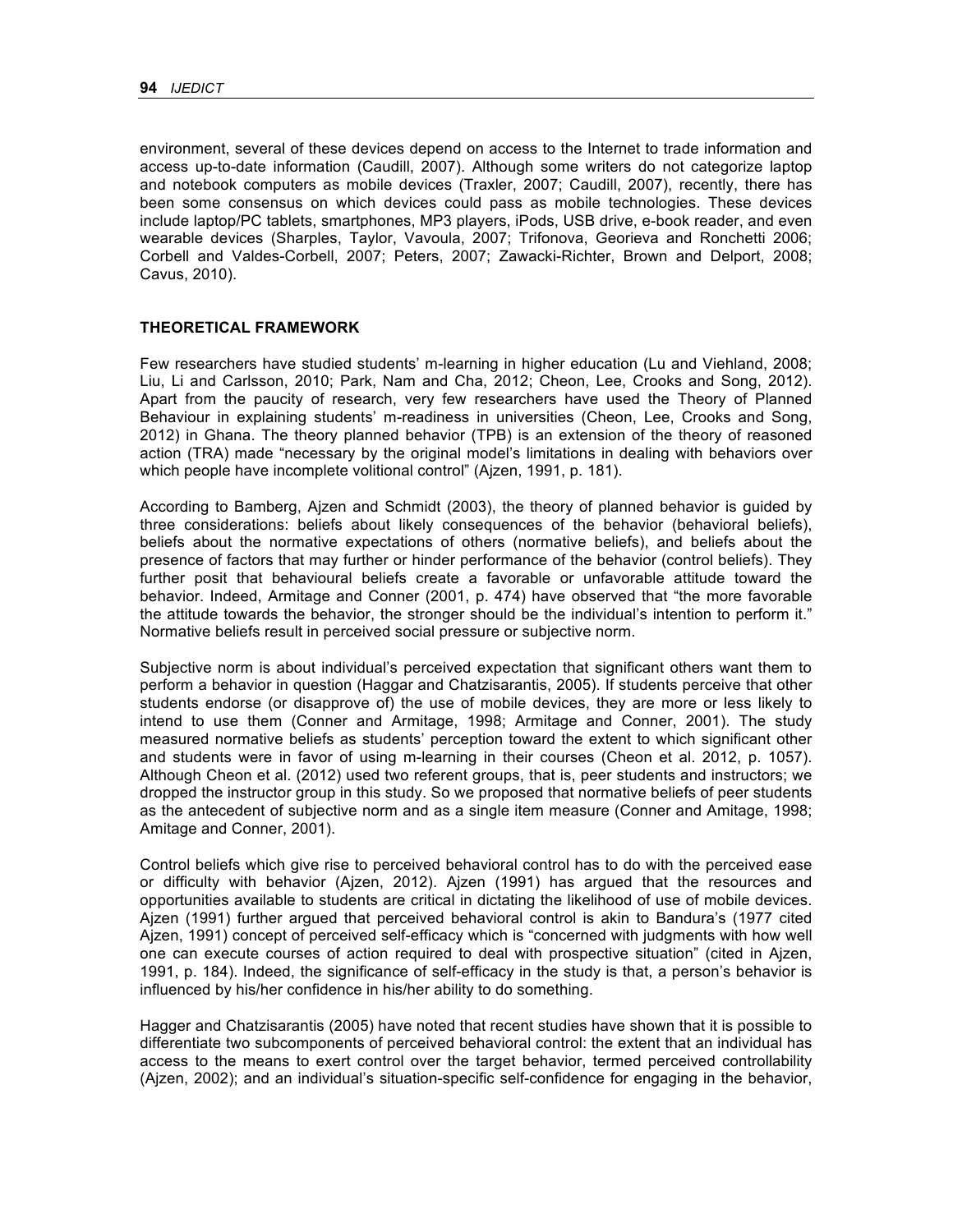labelled self-efficacy (Armitage and Conner, 2001). Hagger and Chatzisarantis (2005) have explained that it is critical that measures of controllability focus on statements of subjective control an individual may have over the target behavior, while self-efficacy should focus on statements that refer to the perceived abilities and capacities of the actor toward participating in the target behavior. In relation to m-learning, this study adopts the position of Cheon et al. (2012) by measuring perceived behavioral control using the two constructs: self-efficacy and learner autonomy. According to Choen et al. (2012, p. 1057) "self-efficacy refers to the judgment of general ability to perform a behavior, while learner autonomy is the extent to which students are responsible and have control over the process of learning with mobile devices."

Ajzen (1991) has explained that apart from attitudes, subjective norms and perceived behavioral control, a central factor in the theory of planned behavior is the individual's intentions to perform a given behavior. Ajzen (2012, p. 19) has argued that "fundamental to the theory of planned behavior is the idea that behavior is guided by intentions." Ajzen (1991) further posit that "intentions are indications of how hard people are willing to try, of how much of an effort they are planning to exert, in order to perform the behavior." In combination, attitude toward the behavior, subjective norm, and perception of behavioral control leads to the formation of a behavioral intention (Davis, Ajzen, Saunders and Williams, 2002; Bamberg, Ajzen and Schmidt, 2003; Ajzen, 2012).

As a general rule "the more favorable the attitude and subjective norm, and the greater the perceived control, the stronger should be the person's intention to perform the behavior in question" (Davis et al. 2002, p. 811). When we apply the theory of planned behavior to students' m-learning readiness, the theory suggests that intentions to adopt m-learning together with attitudes, subjective norms and perceived behavioral control, predict the likelihood that students will be more willing to use m-learning in their studies (Davis et al. 2002). In this study since the students have not started using the mobile devices, their intentions to use the devices should they be introduced becomes a strong determinant in the study.

The model proposed in this study includes the use of TAM's perceived ease of use and perceived useful which directly affect attitude toward use (Cheon et al. 2012). That is, students' perceived ease of use m-learning would positively influence their attitude towards m-learning, while students' perceived usefulness of m-learning would positively influence their attitude toward mlearning. Indeed, it has been established that attitude and perceived use predict individual's behavior intention to use a technology (Lee, 2006). In this study, the perceived ease of use of mlearning is defined as "the degree to which students believe that using m-learning will be free of effort" (Davis, 1989). The perceived usefulness of m-learning is defined as "the degree to which the user believes that using m-learning would enhance his/her learning performance" (Davis, 1989).

## **METHODS**

The population comprised all students of the University of Ghana Distance Education program. The University of Ghana Distance Education program has a student population of 9,311, comprising 2,167 Level 100 students; 2,017 Level 200 students; 2,697 Level 300 students; and 2,430 Level 400 students. From the total population of 9,311 students and based on academic levels, a sample of 400 students were selected based on Krejcie & Morgan's (1970) method of determination of sample size, and using the stratified sampling method.

The questionnaire method was the main data collection tool. We utilized an amended version of Cheon et al (2012) questionnaire to investigate students' mobile learning readiness. In all, there were forty-five questions. The first section covered questions on the demographic characteristics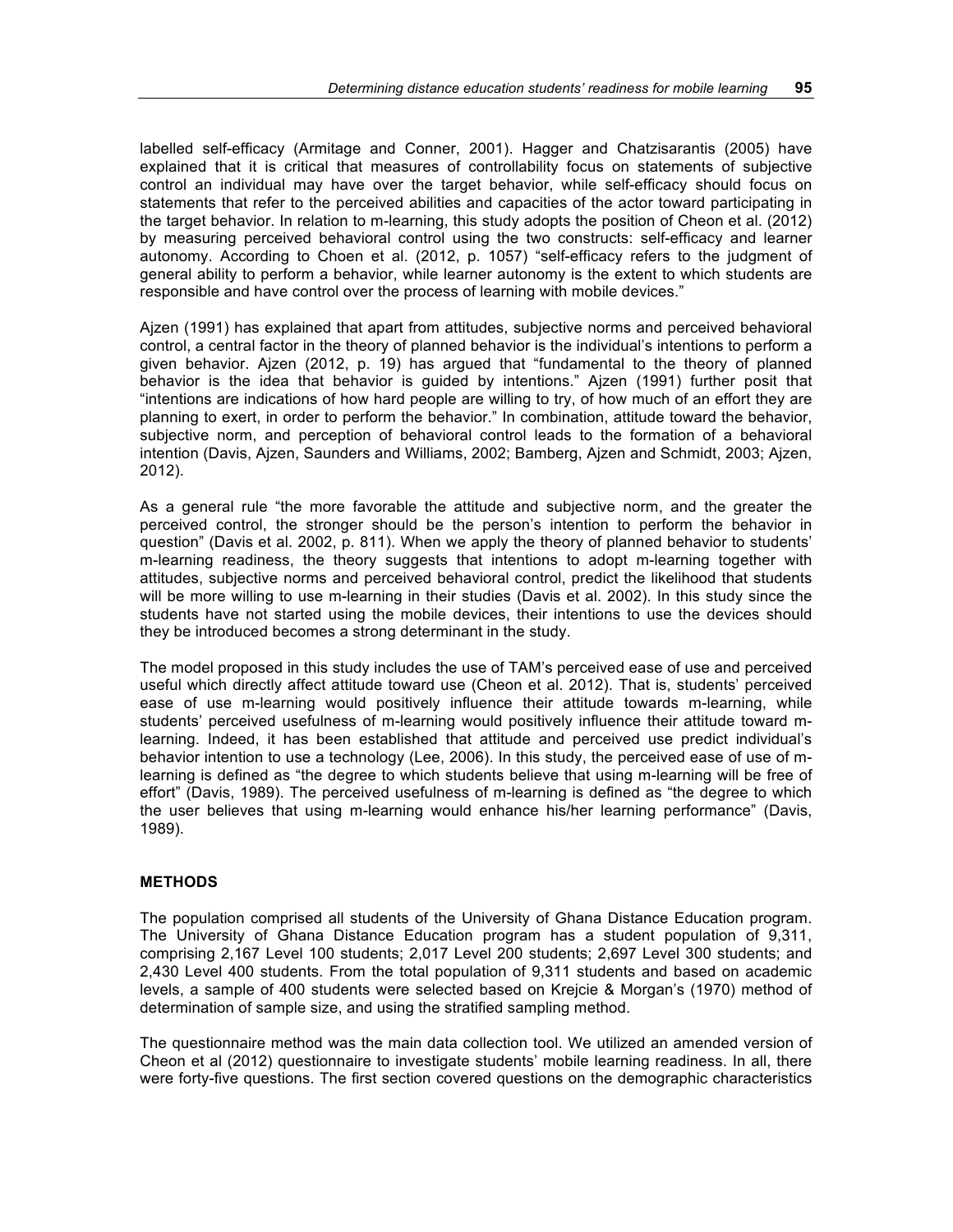of students. The rest of the questions focused on: ownership and features of mobile phones; perceived ease of use (PEU) (three items); perceived usefulness (PU) (three items); attitudes (ATT) (two items); student readiness (three items); subjective norm (three items); perceived selfefficacy (three items); learning autonomy (three items); behavioral control (three items); and intention (five items). The study dropped questions on instructor's readiness because the use of m-learning has not started at the University. A five-point Likert scale was used to measure the responses on the interview schedule. The responses ranged from: *I strongly agree* – (1) to *I strongly disagree* – (5). The data collection was done in August when students were on the University of Ghana campus to write their semester examination.

#### **DATA ANALYSIS**

The data was analyzed using the SPSS version 16. Frequencies were computed for demographic characteristics, ownership of mobile phones and features on the mobile phones. Further analysis was conducted using factor analysis. The Kaiser-Meyer-Oklin (KMO) test for sampling adequacy and the Barlett Test of Sphericity were conducted. The KMO measure of 0.957 suggests that sample is adequate for carrying out a factor analysis. The Bartlett's test of sphericity was found to be significant, suggesting that the strength of the relationship among the variables is strong ( $\chi^2$  = 6556.0, *df* = 190, p < 0.000) showing evidence of adequate number of significant correlations among items to justify the conduct of factor analysis (Lu and Viehland, 2008). Table 1 shows the test of reliability results for the various constructs. The Cronbach alpha (α) values are deemed as acceptable based on the common threshold values recommended by accepted literature (Nunnally & Berstein, 1994).

| <b>Constructs</b>             | No. of Item | <b>Cronbach Alpha</b> |
|-------------------------------|-------------|-----------------------|
| Perceived Ease of Use (PEU)   | 3           | 0.785                 |
| Perceived Usefulness (PU)     | 3           | 0.885                 |
| Attitude (ATT)                | 2           | 0.805                 |
| <b>Student Readiness (SR)</b> | 3           | 0.808                 |
| Subjective Norm (SN)          | 3           | 0.887                 |
| Self-efficacy (SE)            | 3           | 0.891                 |
| Learner Autonomy (LA)         | 3           | 0.897                 |
| Behaviour Control (BC)        | 3           | 0.910                 |
| Intention (INT)               | 5           | 0.895                 |

*Table 1: Test of Reliability Results*

#### **FINDINGS**

The demographic characteristics showed that the majority of students (79%) could be described as young students, 17% as middle-aged students, and 4.0% as older students. About 50.3% of participants in the study were males, while 49.7% forty-nine percent were females. As expected of a distance education program, about forty-two (42%) of students were workers, while fifty-eight (58%) of the students were not employed. The data revealed that 98.7% of students had mobile phones. Of those with mobile phones, the types of mobile phones are shown in Table 2. Over 50% of students owned more sophisticated phones.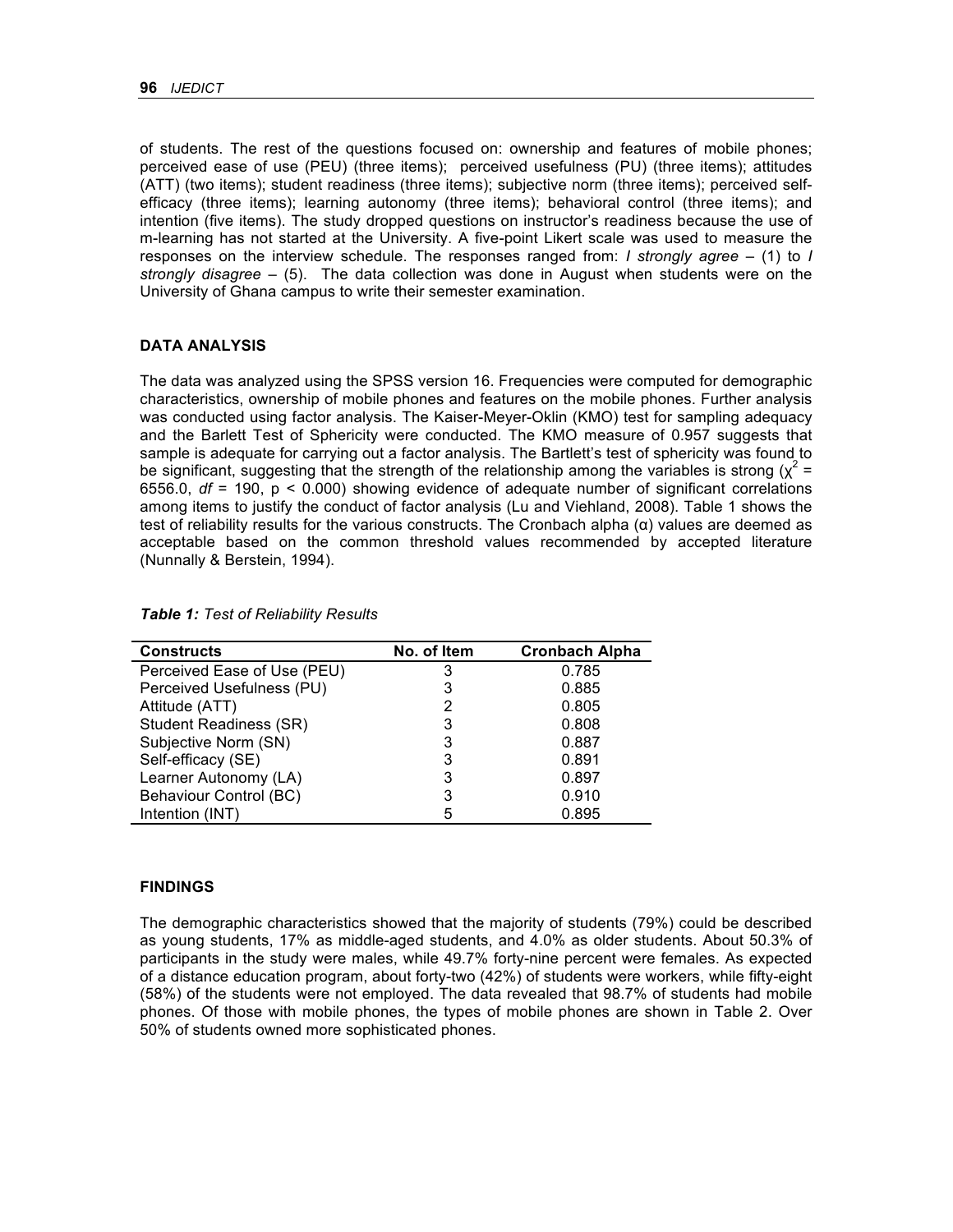|  |  |  |  |  |  | Table 2: Types of mobile phones owned by students |
|--|--|--|--|--|--|---------------------------------------------------|
|--|--|--|--|--|--|---------------------------------------------------|

| Type of mobile phone                                   | Frequency (f) | Percentage (%) |
|--------------------------------------------------------|---------------|----------------|
| Classic cell phone (telephone only                     | 78            | 20.7           |
| Classic cell with digital camera and/or MP3 player     | 92            | 24.5           |
| Smartphone with email and internet capability<br>(e.a. | 116           | 30.9           |
| Blackberry etc)                                        |               |                |
| 3G phone (e.g. Apple iPhone, Android etc)              | 90            | 23.9           |
|                                                        | 366           | 100.0          |

Table 3 shows that young students were more likely to own smart phones and 3 G phones than the more matured students.

| Table 3: Cross-tabulation of Type of mobile phones owned by Age |  |  |  |
|-----------------------------------------------------------------|--|--|--|
|-----------------------------------------------------------------|--|--|--|

|                                                                       | <b>Classic cell</b> | Cell/camera | <b>Smart phone</b> | 3G phone  |
|-----------------------------------------------------------------------|---------------------|-------------|--------------------|-----------|
|                                                                       | %                   | %           | %                  | %         |
| Young students                                                        | 64 (21.5)           | 61(20.5)    | 94 (31.6)          | 78 (26.3) |
| Middle-aged students                                                  | 8(12.5)             | 28 (43.8)   | 18(28.1)           | 10(15.6)  |
| Older students                                                        | 6(40.0)             | 3(20.0)     | 4(26.7)            | 2(13.3)   |
| $\frac{2}{3}$ - 00 40 $\frac{1}{2}$ - 0 $\frac{1}{2}$ 0 $\frac{1}{2}$ |                     |             |                    |           |

 $\chi^2$  = 20.16, *df* = 6, p < .005.

The study found that about 60% of students had laptops. Only a few of the students had iPod (8%), e-book reader (9.6%) and Tablet PCs (11.1%). Among the few students owning Tablet PCs, Level 100 and Level 200 students had a slightly higher percentage than their colleagues in Levels 300 and Level 400 (Table 4).

| <b>Table 4:</b> Cross-tabulation of level of students and ownership of Table PCs |  |  |
|----------------------------------------------------------------------------------|--|--|
|----------------------------------------------------------------------------------|--|--|

| Do you have a Tablet PC? |            |            |  |  |  |  |
|--------------------------|------------|------------|--|--|--|--|
| <b>Levels</b>            | Yes        | No         |  |  |  |  |
|                          | %          | %          |  |  |  |  |
| Level 100                | 17(12.9)   | 115 (87.1) |  |  |  |  |
| Level 200                | 11(14.3)   | 66 (85.7)  |  |  |  |  |
| Level 300                | (9.6)<br>9 | 85 (90.4)  |  |  |  |  |
| Level 400                | 6.0)       | 63 (94.0)  |  |  |  |  |

On the services and features which students often used on their mobile phones (Table 5), texting was the most frequent activity followed by listening to music, chatting and accessing social networking sites (Facebook, Twitter, YouTube etc.).

### *Table 5: Services and features used often by students on their mobile phones to support their learning*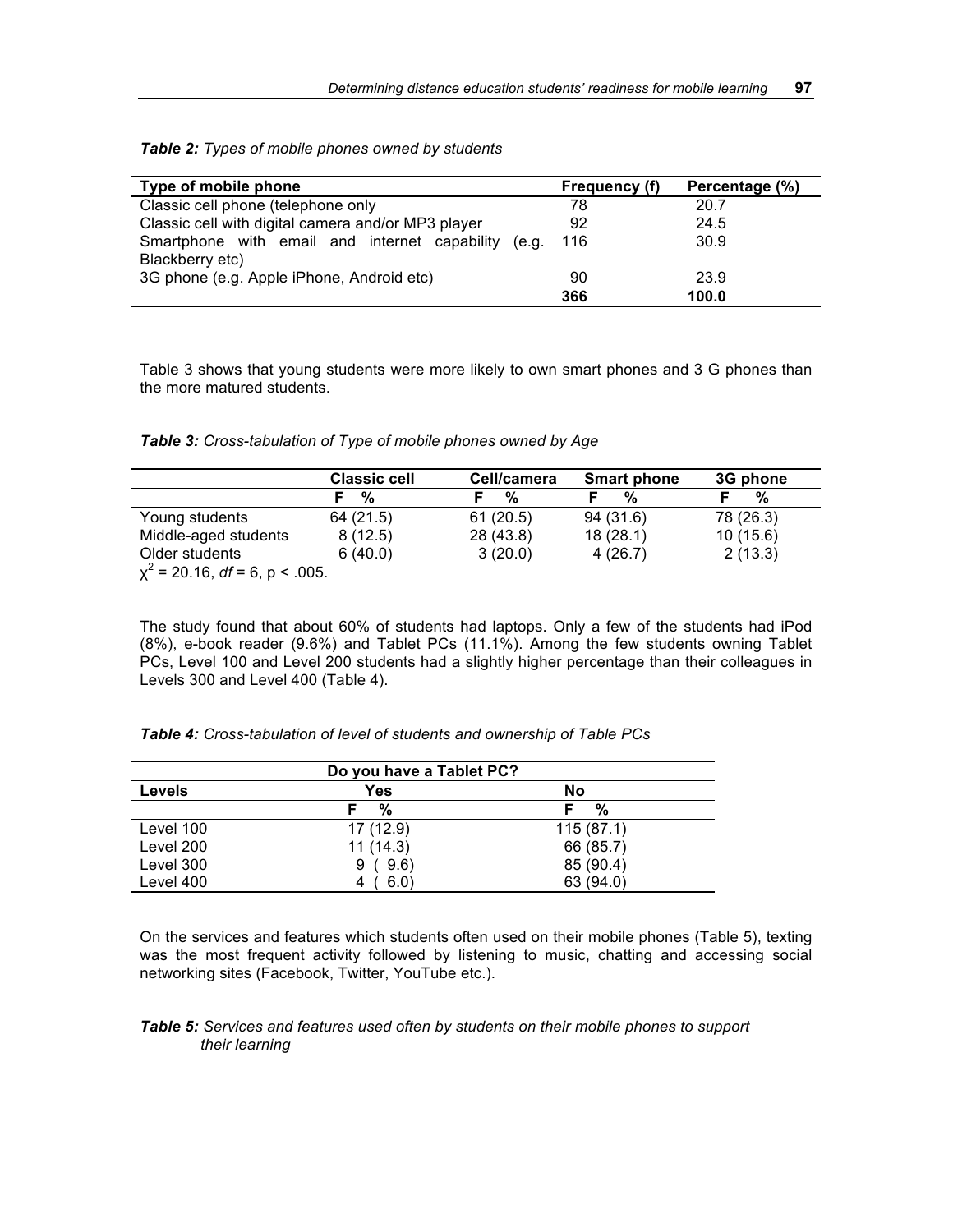|                    |        |    | <b>Several</b><br>times a day | Once<br>day | $\mathbf{a}$ | week | Few times a |    | Few times<br>a month | <b>None</b> |           |
|--------------------|--------|----|-------------------------------|-------------|--------------|------|-------------|----|----------------------|-------------|-----------|
|                    |        | F. | %                             | F.          | %            | F.   | %           | F. | %                    | F.          | %         |
| Sending            | and    |    | 100 (27.6)                    |             | 22(5.9)      |      | 87 (23.5)   |    | 78 (21.1)            |             | 83 (22.4) |
| receiving e-mails  |        |    |                               |             |              |      |             |    |                      |             |           |
| Sending            | and    |    | 238 (63.8)                    |             | 20(5.4)      |      | 92 (24.7)   |    | 15(4.0)              |             | 8(2.1)    |
| receiving          | text   |    |                               |             |              |      |             |    |                      |             |           |
| messaging          |        |    |                               |             |              |      |             |    |                      |             |           |
| Chatting           |        |    | 198 (53.4)                    |             | 15(4.0)      |      | 37(10.0)    |    | 21(.5.7)             |             | 100(23.7) |
| Playing games      |        |    | 100 (27.0)                    |             | 29(7.8)      |      | 72 (19.4)   |    | 82 (22.1)            |             | 88 (23.7) |
| Listening to music |        |    | 206 (55.2)                    |             | 25(6.7)      |      | 70 (18.8)   |    | 35(9.4)              |             | 37(9.9)   |
| Accessing          | social |    | 197 (52.7)                    |             | 28 (7.5)     |      | 57 (15.2)   |    | 28 (7.5)             |             | 64 (17.1) |
| network sites      |        |    |                               |             |              |      |             |    |                      |             |           |
| Watching videos    |        |    | 94 (25.3)                     |             | 33(8.9)      |      | 100 (27.0)  |    | 55 (14.8)            |             | 89 (24.0) |
| Taking pictures    |        |    | 159 (42.9)                    |             | 24 (6.5)     |      | 94 (25.3)   |    | 52 (14.0)            |             | 42 (11.3) |

When asked to indicate which particular features of the mobile phones students had used to support learning in their distance education programs (Table 6), using the cell phone to make calls was very popular among students. Students also used the internet browser either on their phones or on their laptop computers to download learning materials. Text messaging was also used by students in their DE program. A few of the students use digital cameras to copy timetables and weekly activities posted on notice boards. Audio messaging such as Skype and use of Games were the least used by students in their DE programs.

| Table 6: Features used by Students in their DE program to support their learning |  |  |  |
|----------------------------------------------------------------------------------|--|--|--|
|----------------------------------------------------------------------------------|--|--|--|

|                                   | Once                    | <b>Few times</b> | <b>Several</b><br>times | <b>Rarely</b> |
|-----------------------------------|-------------------------|------------------|-------------------------|---------------|
|                                   | F<br>%                  | %<br>F           | %<br>F                  | F<br>%        |
| Telephone                         | 39(10.5)                | 57 (15.4)        | 214(57.7)               | 61(16.4)      |
| Digital camera                    | 24 ( 6.5)               | 102 (27.6)       | 62(16.8)                | 181 (49.1)    |
| Emails                            | 28 ( 7.4)               | 117 (31.5)       | 91(24.5)                | 135 (36.4)    |
| Internet browser                  | 29 ( 7.8)               | 73 (19.7)        | 195 (52.6)              | 74 (19.9)     |
| Text messaging                    | 30(8.1)                 | 100 (27.0)       | 149 (40.2)              | 92(24.8)      |
| Audio messaging (e.g. Skype etc.) | 4.9)<br>18 <sub>0</sub> | 55 (14.9)        | 33(8.9)                 | 264 (71.4)    |
| Games                             | 6.0)<br>22 (            | 64 (17.4)        | 48 (13.0)               | 234 (63.6)    |

The majority of students said they would adopt m-learning if implemented next year (Table 7).

|  |  |  | Table 7: Planning to adopt m-learning next year |  |
|--|--|--|-------------------------------------------------|--|
|--|--|--|-------------------------------------------------|--|

|                 | <b>Frequency</b> | <b>Percent</b> |  |
|-----------------|------------------|----------------|--|
| Agree           | 275              | 73.1           |  |
| Uncertain       | 53               | 14.1           |  |
| <b>Disagree</b> | 48               | 12.8           |  |
|                 | 376              | 100.0          |  |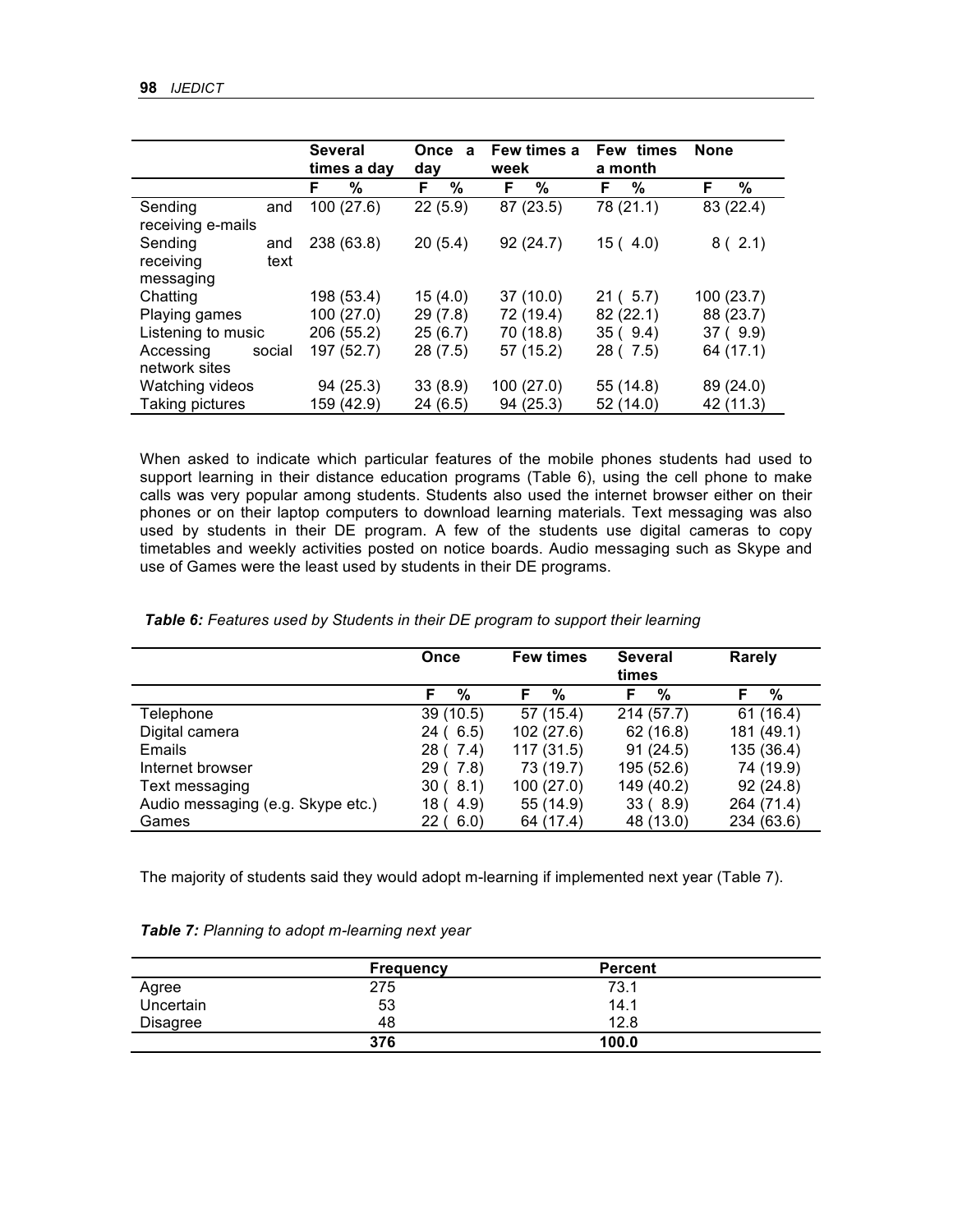## *Factor Analysis*

A factor analysis was conducted to determine if the questions on m-learning readiness of students as adapted for this study could be grouped together. The reliance on the scree test led to the extraction of three components (Hayton, Allen & Scapello, 2004). The total percentage of variance for the cumulative value of the three factors was 66.6%. The principal axis factoring was used with the oblique rotation method using the default delta (0) (Costello & Osborne, 2005) because of its advantages over the orthogonal rotation approach (Matsunaga, 2010).

The pattern factor matrix generated showed salient loadings (Table 8). Factor loadings greater than [0.40] was relied upon which led to the extract of three factors. Factors items comprising Behavioral Control (BC), Intention (INT), Self-efficacy (SE), and Learning Autonomy (LA) loaded strongly on Factor 1, whereas, Social Norm (SN) and Student Readiness (SR) though loading on Factor 1, were not as strong as BC and INT. Items on Attitude (ATT) and Perceived usefulness (PU) loaded strongly on Factor 2. Items on Perceived Ease of Use (PEOU) loaded on Factor 3.

## *Students' perception of benefits and challenges on the adoption of M-Learning*

In the questionnaire, students were asked to indicate the benefits or the potential uses and the challenges of mobile learning devices in teaching and learning. Some of the benefits mentioned by students were that adopting m-learning would help students them have easy access to course work and will also make learning easy. Students also noted that since the device to use would be easy to walk around with, it would enhance interaction and discussion more among students. According to one student "*Since I like to access my phone a lot at any time of the day, I would be moved to read whatever course materials installed on the device*." For another student "*It will solve the problem of delay of modules if the Acrobat Reader (pdf) files could be easily accessed online*."

With the challenges, the major issues students identified were, cost of the devices and the difficulties in getting money to buy some of the items to support learning. Other challenges mentioned were the irregular supply of power, intermittent network failures, security and privacy. Loss of mobile device means loss of course material and this can create problems for students. There was also the fear that "*Students who are not having smart phones would be left behind*." According to a student "*It will hamper my ability to use mobile technology in distance education*  because I come from a very remote area and have no access to the internet, it would be useful if *the modules and the face-to-face tutorials are maintained because internet usage is not available throughout the country*." According to another student "*It might be difficult for some old folks who are not ready to adjust to technological changes*."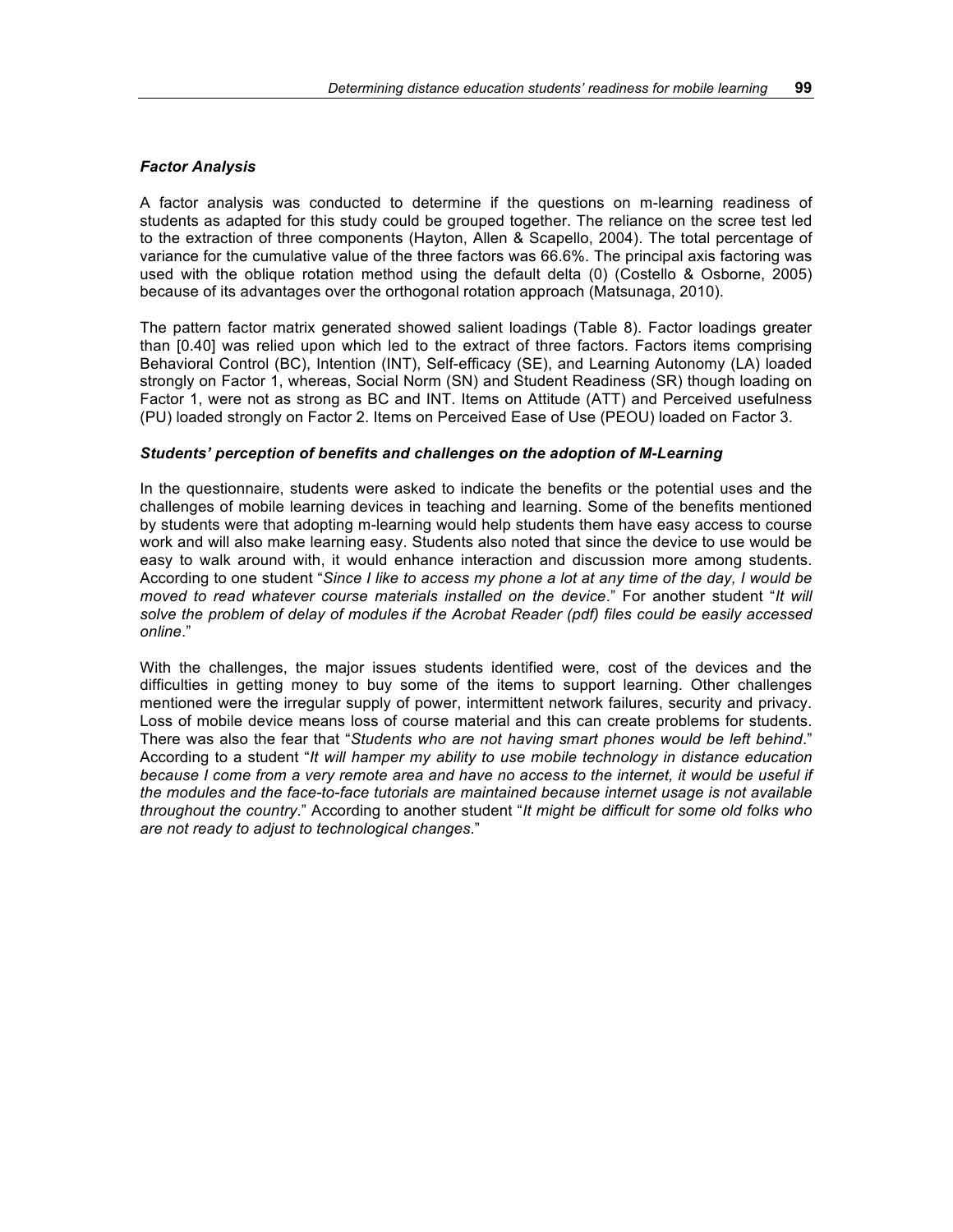# *Table 8: Pattern Matrix of M-learning Readiness Items*

|                                                                                                          | Factor |      |      |
|----------------------------------------------------------------------------------------------------------|--------|------|------|
|                                                                                                          | 1      | 2    | 3    |
| I have a sufficient extent of self-confidence to make decision to adopt<br>m-learning                    | .917   |      |      |
| I intend to adopt a mobile device for university courses                                                 | .906   |      |      |
| I have a sufficient extent of control to make decision to adopt m-<br>learning                           | .872   |      |      |
| I plan to participate in m-learning if introduced next year                                              | .854   |      |      |
| I predict I would use a mobile device for my courses                                                     | .843   |      |      |
| I would have more opportunities to create knowledge in my<br>coursework with a mobile device             | .822   |      |      |
| I am confident about using a mobile device for my courses                                                | .817   |      |      |
| I plan to use a mobile device if a course has mobile learning<br>functions                               | .796   |      |      |
| I would be able to actively access coursework material with a mobile<br>device                           | .795   |      |      |
| I would be comfortable to use a mobile device in my courses                                              | .785   |      |      |
| I would be able to control the pace of learning in my classes with a<br>mobile device                    | .757   |      |      |
| I think other students in my classes would be willing to adapt a<br>mobile device for learning           | .745   |      |      |
| I have a sufficient extent of knowledge to use m-learning                                                | .739   |      |      |
| Most people who are important to me would be in favor of using a<br>mobile device for university courses | .662   |      |      |
| I think the students would be in favor of utilizing m-learning in their<br>course work                   | .623   |      |      |
| Most people who are important to think it would be easy to use<br>mobile device for university courses   | .510   |      |      |
| Using m-learning in my coursework is a wise idea                                                         |        | .855 |      |
| I believe that mobile devices would be useful for my learning                                            |        | .827 |      |
| Using m-learning in my coursework would be a pleasant experience                                         |        | .777 |      |
| I believe that using mobile devices would allow me get my work done<br>more quickly                      |        | .724 |      |
| I believe that using mobile devices would improve my ability to learn                                    |        | .523 |      |
| I believe that mobile devices would be easy to operate                                                   |        |      | .797 |
| I believe that mobile devices would be easy to use                                                       |        |      | .718 |
| I believe it would be easy to access course material with my mobile<br>device                            |        |      | .549 |

Extraction Method: Principal Axis Factoring.

Rotation Method: Oblimin with Kaiser Normalization.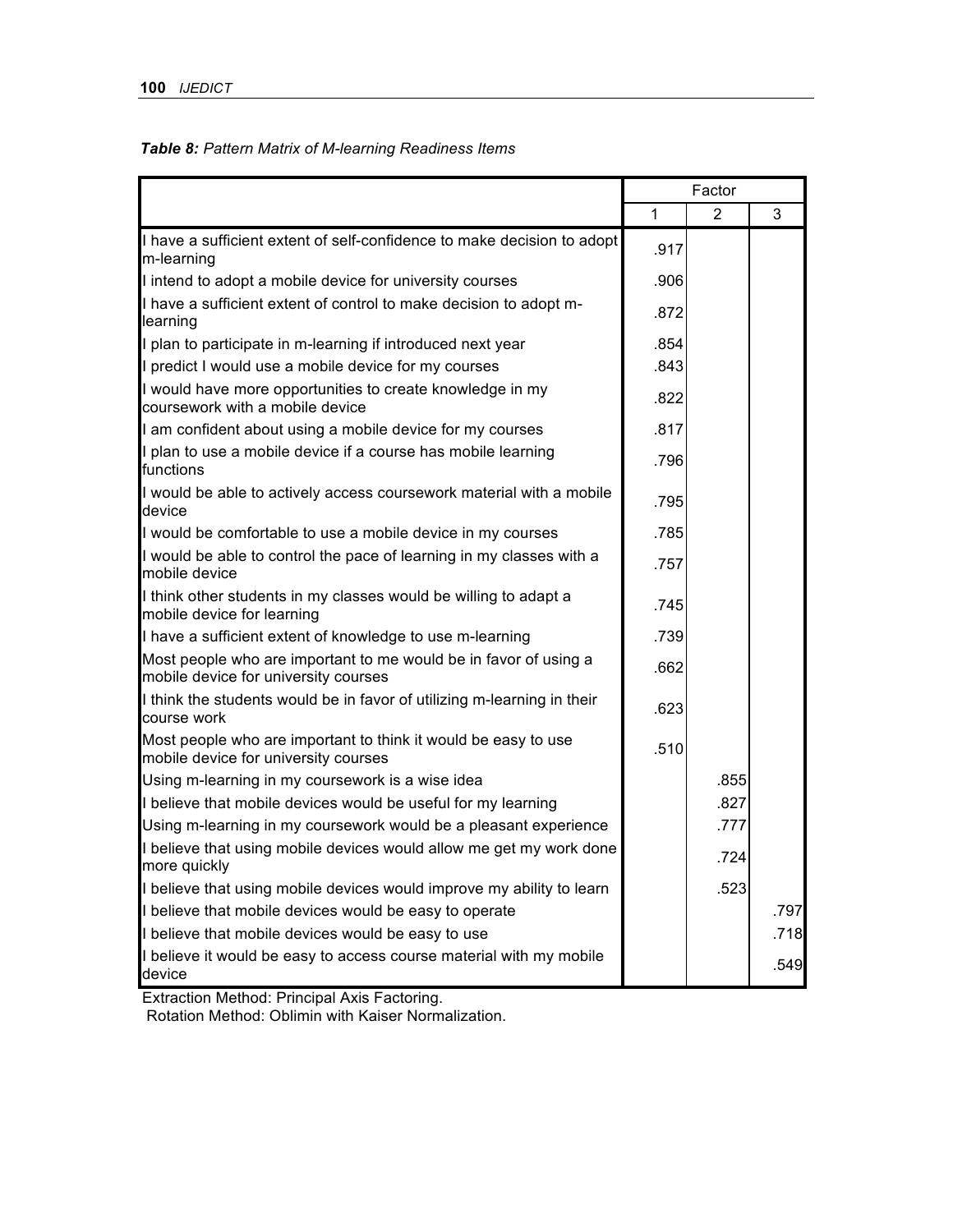#### **DISCUSSION**

The adoption of m-learning in higher education has been found to enhance teaching and learning. The purpose of this study was to identify factors that may aid the adoption of m-learning among students, as well as the relationship among these factors. The study found that there was high penetration of mobile phones among the students. The study found that although over 50% of students owned more sophisticated mobile phones across groups and ages, young students compared to their more mature colleagues had more sophisticated mobile phones. In addition, the distribution of ownership of Tablet PCs was concentrated among students at Level 100 and Level 200, also confirming the use of mobile devices among the youth (Koszalka and Ntloedibe-Kuswani, 2010; Porter et al. 2012; Mohammad, Mamat and Isa, 2012; Makoe, 2012). Another significant finding is that about 60% of students have laptop computers.

Since Tablet PCs will be the main device to be used for m-learning at the University of Ghana, the study found that though a small population of students owned Tablet PCs, the few who owned them were distributed across the various levels, but showing a greater ownership among the young students. Most students used their mobile phones for communication (texting, chatting, and emails). Apart from making telephones and texting other students about tutorial periods and assignments, using the internet browser to download additional material and digital cameras to copy timetables, the use of games and Skype are the least used mobile devices to support teaching and learning.

The strong loading of behavioral control and intention to adopt m-learning from the factor analysis provide valuable insight into students' preparedness to receive m-learning. This finding is consistent with that of Cheon et al (2012) where they found that college students' behavioral control was a key determinant in their intention to adopt m-learning. The expressions of high levels of controllability and self-confidence in the decision to adopt the use of mobile learning devices should provide administrators the justification to introduce m-learning to accomplish educational goals. As stated by Shih and Mills (2007 cited in Cheon at el. 2012), mobile activities such as texting, making calls, internet browsing and taking pictures are familiar to students.

The findings of the study support the importance of the theory of planned behavior control in determining students' m-learning readiness and the need for more attention to be paid to control beliefs such as perceived self-efficacy and learning autonomy. Furthermore, the strong showing of attitudinal beliefs (perceived usefulness and perceived ease of use) also show that students who feel that m-learning is easy to use would adopt the device. This is because of the high penetration of mobile phone ownership among students (98.7%). One of the results of the study is the lower loading of the normative beliefs. This finding is consistent with that of Cheon et al. (2012) and that of Shuie (2007). Indeed, the theoretical implication is that whilst perceived behavioral control tend to influence intention to adopt m-learning, the same cannot be said about the normative beliefs.

#### **CONCLUSION**

The study aimed at determining students' m-learning readiness based on the theory of planned behavior. The study examined students' m-learning readiness as they prepare for the roll-out of the University's m-learning program for distance students. The results showed that the majority of students owned mobile phones. Younger students had sophisticated mobile phones than older students. Students used these for several activities. They copied time-tables with their phones and used it to social network. The female students used their phones to take pictures more than the male students. About 73.1% of students had the intention to adopt m-learning in teaching and learning in their distance education program. Although the majority of students did not own Tablet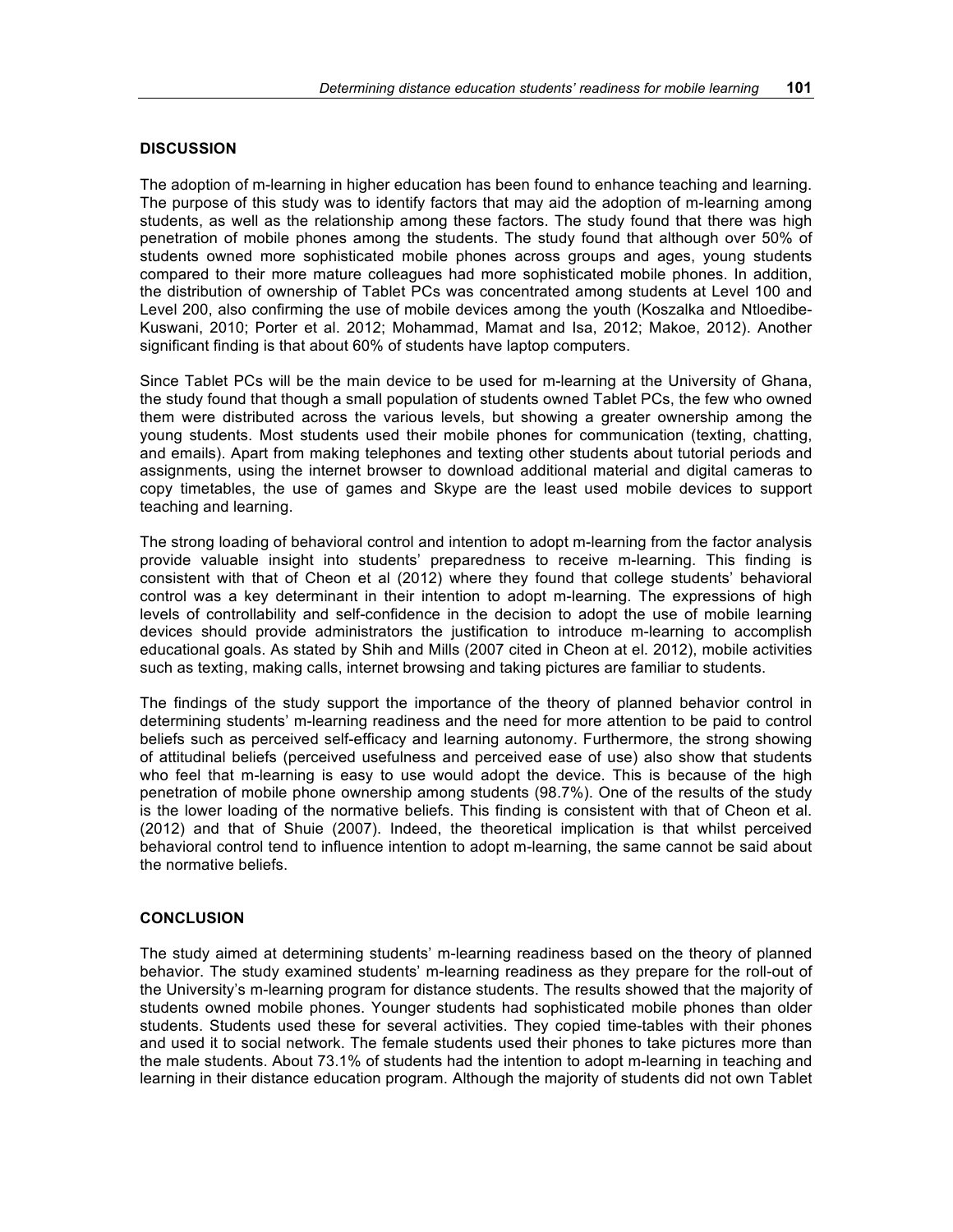PCs, the use of sophisticated phones is a strong indication of the acceptance of use of mobile technology among students. This is a positive influence in the adoption of m-learning devices at University of Ghana. The use of the TPB reveals the importance of attitude, subjective norm and behavioral control in understanding students' perceptions toward the adoption of m-learning. It is crucial for implementers of m-learning programs to understand what makes students accept the use or rejection of mobile devices and how to improve user acceptance of these devices. This study reveals that perceived behavior control with its dimensions, perceived self-efficacy and learning autonomy have strong influence on intention to adopt m-learning. This should help administrators of the distance education program develop plans for the implementation of mlearning.

Finally, implementers of the University of Ghana Distance Education m-learning program should ensure that they address some of the challenges of students. These include the cost of the devices, so that it will be easily accessed by students. Also, the new devices should be within the comfort level of students so that both young and more mature students will be able to use confidently. Because students are the end-users of the devices they need to be involved in the implementation process in order to guarantee their commitment and success of the program. These findings of the study should help in the design of more inclusive and user-accepted mlearning systems at the University of Ghana.

#### **REFERENCES**

- Abas, Z. 2009. "A study on learner readiness for mobile learning at open university Malaysia". *IADIS*, pp. 151-157.
- Ajzen, I. 1991. "The theory of planned behaviour". *Organizational Behavior and Human Decision Proces,* vol. 50, pp. 179-211.
- Ajzen, I. 2002. "Perceived behavioral control, self-efficacy, locus of control, and the theory of planned behavior". *Journal of Applied Social Psychology*, vol. 32, no. 4, pp. 665-683.
- Ajzen, I. 2012. "Martin Fishbein's legacy: the reasoned action approach". *The ANNALS of the American Academy of Political and Social Science*, vol. *640*, pp. 11-27.
- Anderson, T. & Dron, J. 2011. "Three generations of distance education pedagogy". International Review of Research in Open and Distance Learning, vol. 12, no. 3, Retrieved Retrieved on 10/04/2014 from http://www.irrodl.org/index.php/irrodl/article/view/Article/356/879.
- Annan, K., Ofori-Dwumfuo, G., & Falch, M. 2012. "Mobile learning platform: A case study of introducing m-learning in tertiary education". *Journal of Computing,* vol. 2, no. 1, pp. 23-28.
- Armitage, C. & Conner, M. 2001. "Efficacy of the theory of planned behavior: A meta-analytic review". *British Journal of Social Psychology*, vol. 40, pp. 471-499.
- Asaberee, N. 2012. "Towards a perspective of information community technology (ICT) in education: Migrating from electronic learning (E-learning) to mobile learning (mlearning)". *International Journal of Information and Communication Technology Research*, vol. 2, no. 8, pp. 646-649.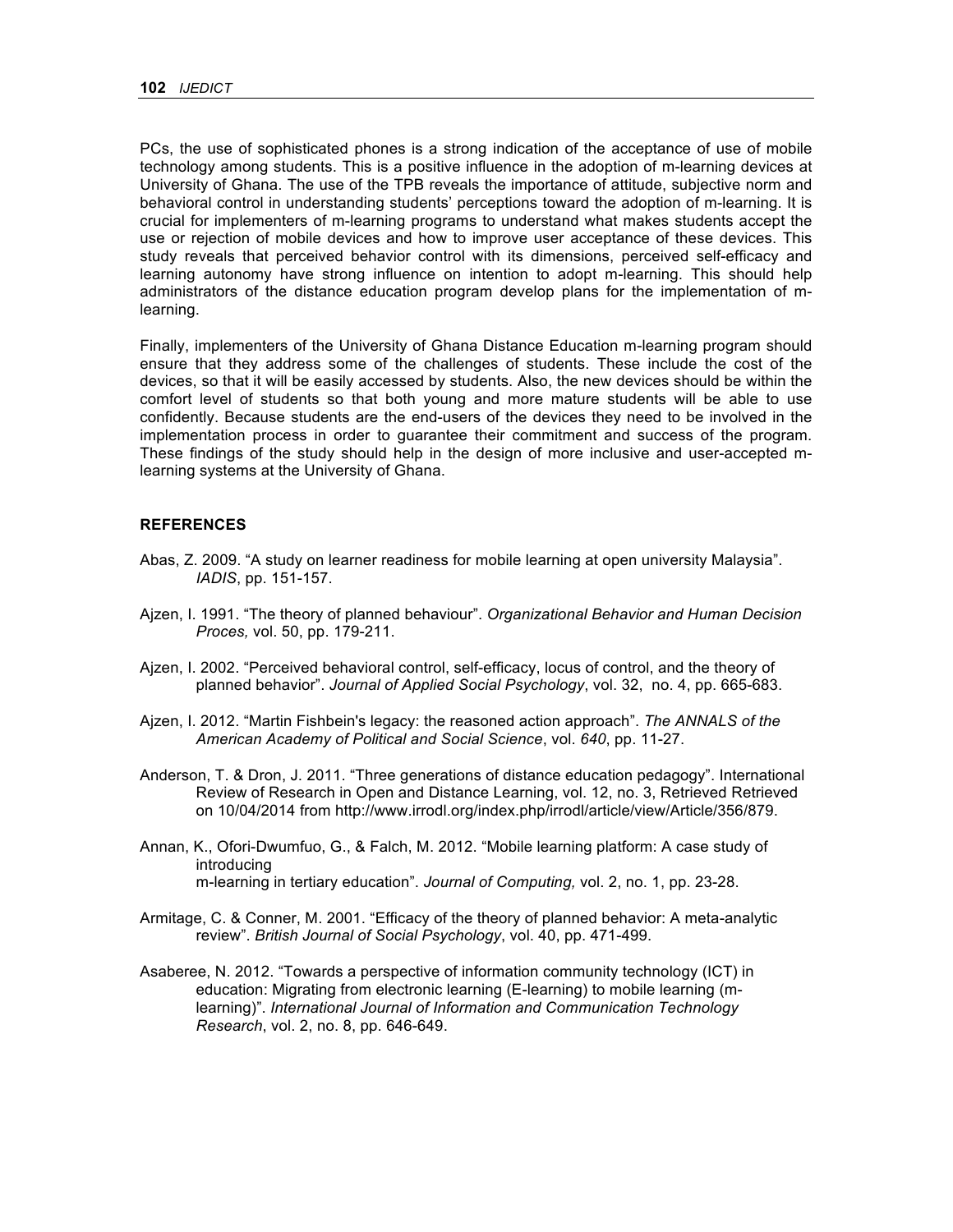- Bamberg, S., Ajzen, I. & Schmidt, P. 2003. "Choice of travel mode in the theory of planned behavior: The roles of past behaviour, habit, and reasoned action". *Basic and Applied Social Psychology*, vol. 25, no. 3, pp. 175-187.
- Brown, T. 2008. "M-learning in Africa: Doing the unthinkable and reaching the unreachable". *Springer*, pp. 1-8.
- Carmack, C. & Lewis-Moss, R. 2009. "Examining the theory of planned behavior applied to condom use: The effect-indicator vs. causal-indicator models". Journal of Primary Prevention, vol. 30, no. 6, pp. 659-676.
- Caudill, J. 2007. "The growth of m-learning and the growth of mobile computing: Parallel developments". *The International Review of research in Open and Distance Learning*, pp. 1-9.
- Cavus, N. 2010. "Investigating mobile devices and LMS integration in higher education: Student perspectives. *Procedia Computer Science*, vol. 3, pp. 1469-1474.
- Cheon, J., Lee, S., Crooks, S., & Song, J. 2012. "An investigation of mobile learning readiness in higher education based on the theory of planned behavior". *Computers and Education*, vol *59*, pp. 1054-1064.
- Cheung, S. 2012. "A study on the use of mobile devices for distance learning". *Springer*, pp. 89- 98.
- Cochrane, T. 2009. "Mobilising Learning: International Disruption-Harnessing the potential of social software tools in higher education using wireless mobile devices". *International Journal of Mobile Learning and Organisation*, vol. 3, no. 4, pp. 399-419.
- Conner, M. & Armitage, C. 1998. "Extending the theory of planned behavior: A review and avenues for further research". *Journal of Applied Social Psychology*, vol. 28, no. 15, pp. 1429-1464.
- Corbeil, J., & Valdes-Corbeil, M. 2007. "Are you ready for mobile learning?" *Education Quarterly*, vol.2, pp. 51-58.
- Costello, A. & Osborne, J. 2005. "Best practices in exploratory factor analysis: Four recommendations for getting the most from your analysis", *Practical Assessment, Research & Evaluation*, vol. 10, no. 7. Retrieved on 12/04/2012 from: http://pareonline.net/getvn.asp?v=10&n=7.
- Davis, F. 1989. "Perceived usefulness, perceived ease of use and user acceptance of information technology". *MIS Quarterly*, vol. 13, no. 3, pp. 319-340.
- Fotouhi-Ghazvini, F., Earnshaw, R., Moeini, A., Robinson, D., & Excell, P. 2010. From E-learning to M-learning-The use of mixed reality games as a new educational paradigm". *Proceedings of International Conference on Mobile Learning (IADIS)*, pp. 1-9.
- Freysen, J. 2004. "Mobile learning anytime anywhere". In J. Attewell, & C. Sowill-Smith, *Mlearning: An educational perspective* (pp. 73-75). UK: Learning and skills Development Agency.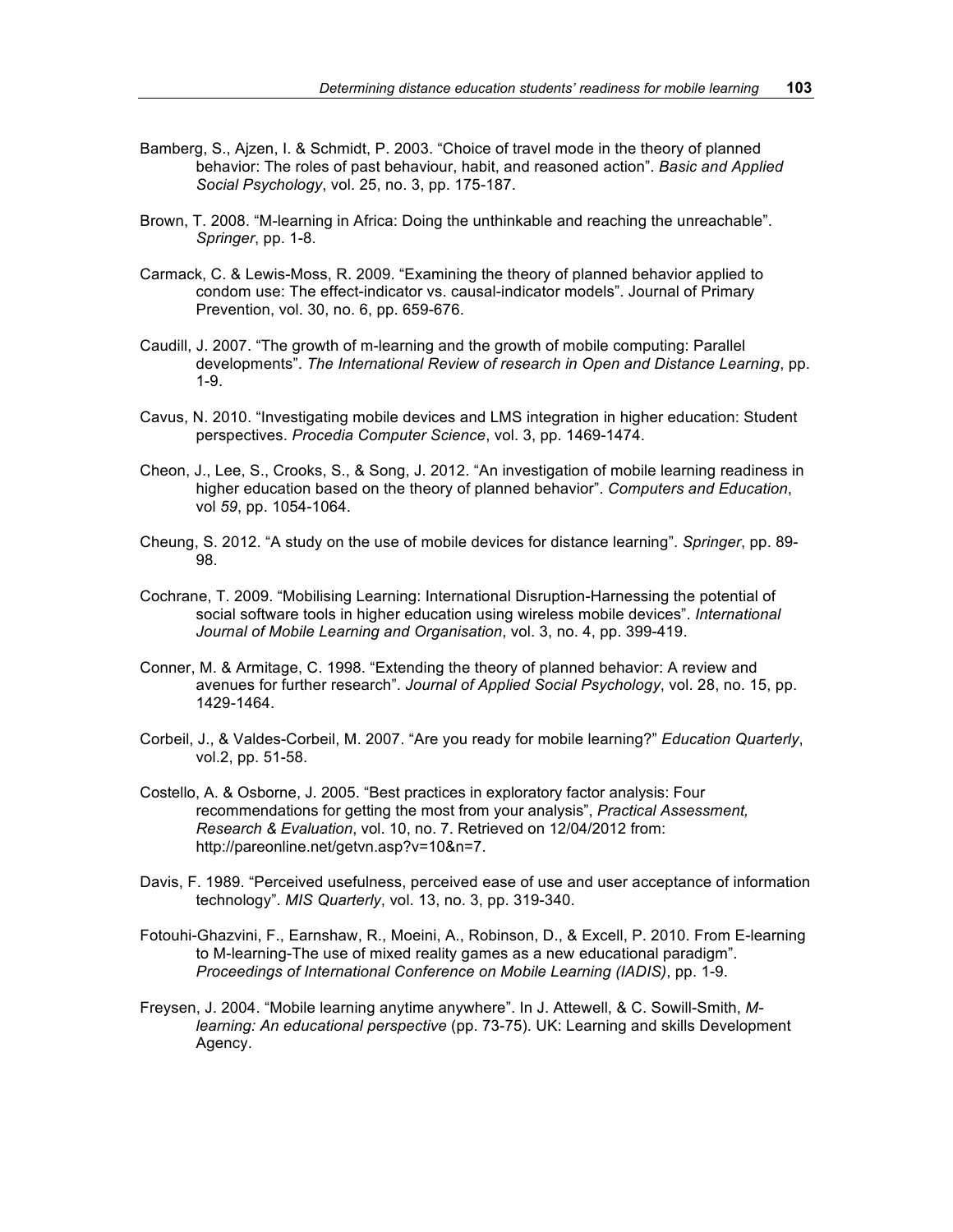- Garrison, D. 1985. *Understanding distance education: A framework for the future.* London: Routledge.
- Georgiev, T., Georgieva, E., & Smrikarov, A. 2004. "M-learning- A new stage of E-learning". *International Confrence on Computer Systems and Technologies*, pp 281-285.
- Hagger, M. & Chatzisarantis, N. 2005. "First-and higher-order models of attitudes, normative influence, and perceived behavioural control in the theory of planned behavior". *The British Psychological Society,* vol. 44, pp. 513-535.
- Hayton, J., Allen, D & Scarpello, V. 2004. "Factor retention decisions in exploratory factor analysis: A tutorial on parallel analysis". *Organizational Research Methods*, vol. 7, no. 2, pp. 191- 205.
- International Telecommunication Union. 2013. *ICT Facts and Figures.* ICT Data and Statistics Division. Places dees Nations, Geneva, Switzerland.
- Jacob, S. & Isaac, B. 2008. "The mobile devices and its mobile learning usage analysis". *Proceedings of the International MultiConference of Engineers and Computer Scientists*  vol. 1, pp. 1-6.
- Jeng, Y., Wu, T., Huang, Y., Tan, Q. & Yang, S. 2010. "The add-on impact of mobile applications in learning strategies: A review study". *Educational Technology and Society*, vol. 13, no. 3, pp. 3-11.
- Kautonen, T., Gelderen, M & Fink, M. 2013. "Robustness of the theory of planned behavior in predicting enterpreneurial intentions and actions. Enterpreneurship Theory & Practice,
- Keegan, D. 2002. The future of learning: from e-learning to m-learning. Retrieved on 12/3/2012 from *at http://www.ernunimihagen.de/ZIFF/ZP\_119.pdf*.
- Koszalka, T. & Ntloedibe-Kuswani, G. 2010. "Literature on the safe and disruptive learning potential of mobile technologies". *Distance Education* vol 31, no. 2, pp. 139-157.
- Krejcie, R & Morgan, D. 1970. "Determining sample size for research activities". Educational & Psychological Measurement, vol. 30, pp. 607-610.
- Kukulska-Hulme, A. 2007. "Mobile usability in educational contexts: What have we learnt?" *The International Review of Research in Open and Distance Learning* vol. 8, no. 2. Retrieved on 6/10/2012 from http://www.irrodl.org/index.php/irrodl/article/view/Article/356/879.
- Kukulska-Hume, A. 2009. "Will mobile learning change language learning?" *RECALL* vol 21, no.2, pp. 157-165.
- Kukulska-Hulme, A., Sharples, M., Milrad, M., Arnedillo-Sanchez, I. & Vavoula, G. 2009. "Innovations in Mobile learning: A European perspective". *InternationalJournal of Mobile and Blended Learning,* vol. 1, no. 1, pp. 13-35.
- Kukulska-Hulme, A. & Petit, J. 2009. Practitioners as innovators: Emergent practice in personal mobile teaching. In M. Ally, *Mobile Learning* (pp. 136-155). AU Press, Athabasca University.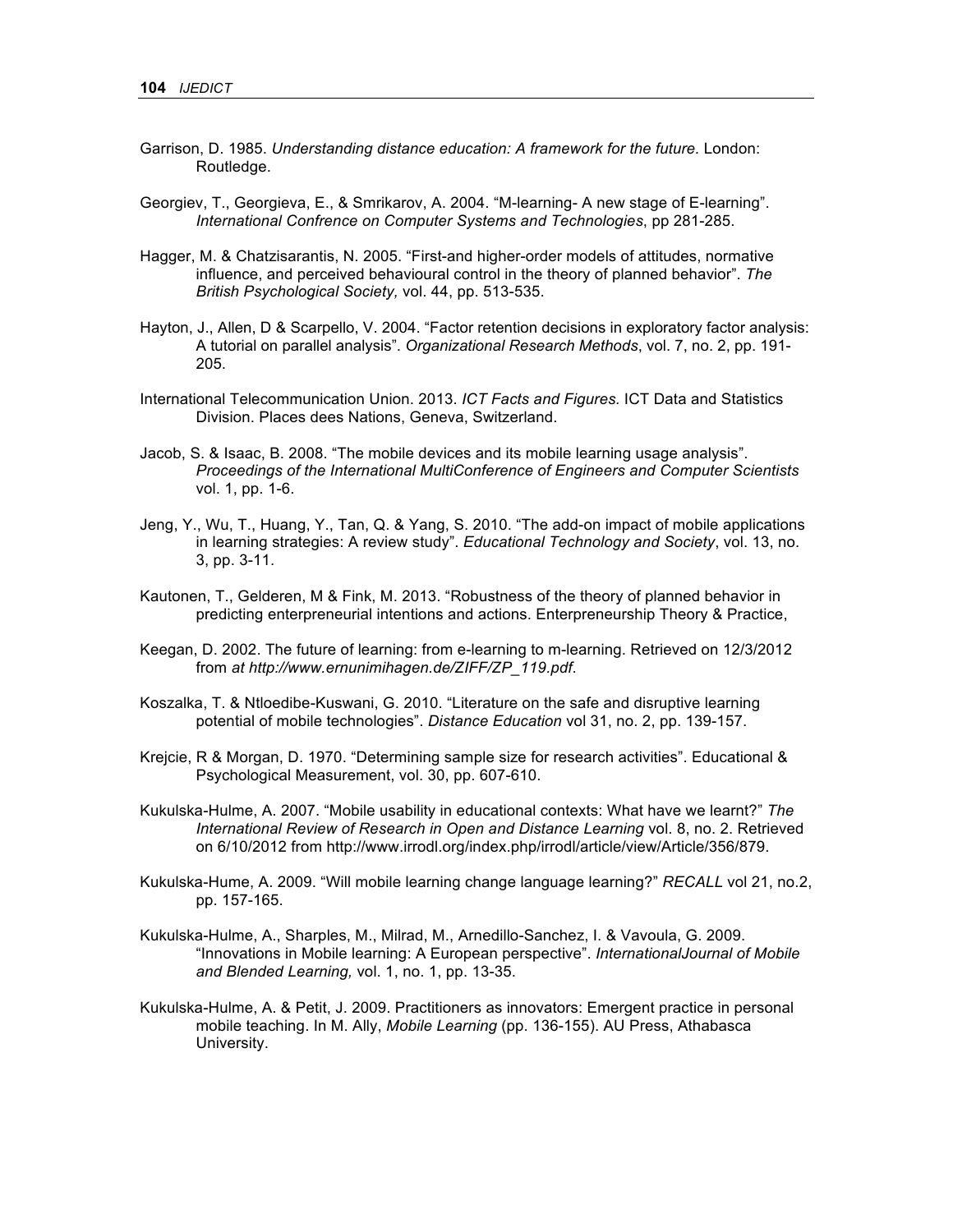- Lu, X. & Viehland, D. 2008. "Factors influencing the adoption of mobile learning". *19th Australasian Conference on Information Suystems*, pp. 597-606.
- Lui, Y., Li, H. & Carlsson, C. 2010. "Factors driving the adoption of m-learning: An empirical study". *Computers and Education,* vol. 55, pp. 1211-1219.
- Mahat, J., Ayub, A. & Wong, S. 2012. "An assessment of students' mobile self-efficacy, readiness and personal innovativeness towards mobile learning in higher education in Malaysia". *Social and Behavioural Sciences*, vol. 64, pp. 284-290.
- Makoe, M. 2012. "The pedagogy of mobile learning in supporting distance learners". *CEUR Workshop Proceedings*, vol. 955, pp. 1-8.
- Matsunaga, M. 2010. "How to factor analyze your data right: Do's, Don'ts, and How-to's". *International Journal of Psychological Research*, vol. 3, no. 1, pp. 97-110.
- Naismith, L., Lonsdale, P., Vavoula, G. & Sharples, M. 2005. Literature Review in Mobile Technologies and Learning. Futurelab Series, Report 11, University of Birmingham, UK.
- Nunnally, J. & Bernstein, I. 1994. *Psychometric theory.* New York: McGraw-Hill Inc.
- O'Malley, C., Vavoula, G., Glew, J., Taylor, J. & Sharples, M. 2009. Guidelines for learning/teaching/tutoring in a mobile environment. *MOB/Learn/UoN, UoB, OU/D4.1/1.0.Report*
- Park, Y. 2011. A pedagogical framework for mobile learning: Categorizing educational applications of mobile technologies into four types. *The International Review of Research in Open and Distance Learning*, vol. 12, no. 2. Retrieved on 7/10/2012 from http://www.irrodl.org/index.php/irrodl/article/view/791/1699.
- Park, S., Nam, M. & Chai, S. 2012. "University students' behaviour intention to use mobile learning: Evaluating the technology acceptance model". *British Journal of Educational Technology*, vol. 43, no. 4, pp. 592-605.
- Peters, K. 2007. "M-learning: Positioning educators for a mobile, connected future". *International Journal of Research in Open and distance learning*, vo.l 8, no. 2, pp. 1-17. Retrieved on 7/10/2012 from http://www.irrodl.org/index.php/irrodl/article/view/350/897.
- Porter, G., Hampshire, K., Abane, A., Munthali, A., Robson, E., Mashiri, M., et al. 2012. "Youth, mobility and mobile phones in Africa: Findings from a three-country study". *Information Technology for Development*, vol. 18, no. 2, pp. 145-162.
- Pouezevara, S. 2012. "Mobiles for teaching and learning: Translating theory into practice". *Educational Technology Debate*, pp. 1-5.
- Schulte, M. 2011. "The foundations of technology distance education: a review of the literature to 2001". *The Journal of Continuing Higher Education*, vol. 59, pp. 34-44.
- Sharma, S. & Kitchens, F. 2004. "Web services architecture for m-learning". *Electronic Journal on E-Learning*, vol. 2, no. 1, pp. 203-216.
- Sharples, M., Taylor, J. & Vavoula, G. 2005. Towards a theory of mobile learning. *Proceedings of mLearn 2005, 4th World Conference on mLearning.* Cape Town, South Africa, 25-28